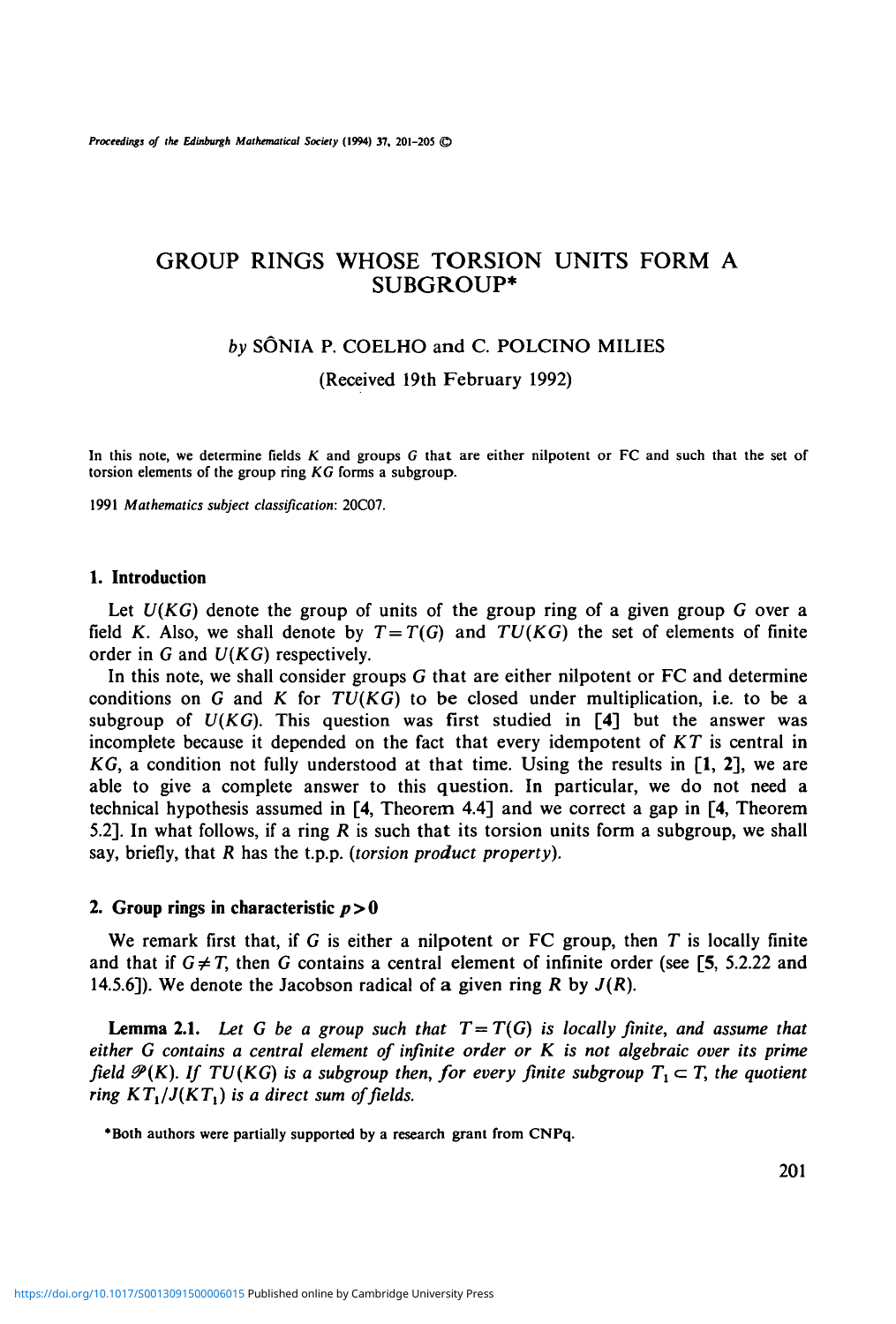**Proof.** Let x denote be a central element of infinite order in G. Denote by  $KT_1[x]$ the smallest subring of KG containing  $KT_1$  and  $\{x\}$  and let  $\phi$ :  $(KT_1)[x] \rightarrow$  $(KT_1/J(KT_1))[x]$  the epimorphism induced by the natural map  $KT_1 \rightarrow KT_1/J(KT_1)$ . Since  $J(KT_1)$  is nilpotent and x is central, it follows that  $Ker(\phi) = J(KT_1)[x]$  is a nilpotent ideal. Hence,  $\phi$  induces, by restriction, epimorphisms of the respective unit groups and also of the respective sets of torsion elements. Then, it is easily seen that  $(KT_1/J(KT_1))[x]$  also has the t.p.p.

Since  $KT_1/J(KT_1)$  is semisimple artinian, we have that

$$
\frac{KT_1}{J(KT_1)} \cong \bigoplus_{i=1}^t M_{n_i}(D_i),
$$

where  $D_i$  is a division ring containing  $K$ ,  $1 \leq i \leq t$ .

For each index *i* we have:

$$
(M_{n_i}(D_i))[x] \cong (M_{n_i}(D_i) \otimes_K K)[x]
$$
  
\n
$$
\cong (D_i \otimes_K M_{n_i}(K) \otimes K)[x] \cong D_i \otimes_K M_{n_i}(K[x]).
$$

Then, also  $M_n(K[x])$  has the t.p.p. It follows from [4, Prop. 2.2] that  $n_i = 1$ . Then:

$$
\frac{KT_1}{J(KT_1)} \cong \bigoplus_{i=1}^t D_i.
$$

Given any two elements  $x, y \in T_1$  we have that  $\bar{x}, \bar{y} \in \bigoplus_{i=1}^r TU(D_i)$  and [4, Prop. 2.1] shows they are central. Hence,  $KT_1/J(KT_1)$  is commutative and the result follows.

A similar argument proves the statement in the case where *K* contains an element x which is transcendental over  $\mathcal{P}(K)$ .

**Lemma 2.2.** *Let K and G be as in the previous lemma. If TV (KG) is a subgroup, then P*, the set of p-elements in G, is a normal subgroup of G and  $T' \subset P$ .

**Proof.** Assume that  $\alpha$  is a p-element. Then, for some integer  $n \ge 1$  we have that  $(\alpha-1)^{p^n} = \alpha^{p^n} - 1 = 0$  i.e.  $\alpha-1$  is a nilpotent element. We set  $T_1 = \langle supp(\alpha) \rangle$ . Then  $T_1$  is finite and the image  $\alpha - 1$  in  $KT_1/J(KT_1)$  is also nilpotent. Then, Lemma 2.1 shows that  $\alpha \in 1 + J(KT_1)$ .

Given two p-elements  $\alpha, \beta \in G$ , put  $T_1 = \langle supp(\alpha), supp(\beta) \rangle$ ; then we have that  $\alpha\beta \in 1 +$  $J(KT_1)$ , which is a p-group.

Given  $x, y \in T$ , Lemma 2.1 shows that  $K\langle x, y \rangle / J(K\langle x, y \rangle) \cong \bigoplus_i D_i$ , a direct sum of fields; hence,  $(x, y) - 1 = xyz^{-1}y^{-1} - 1 \in J(K\langle x, y\rangle)$ . Thus, there exists an integer  $n \ge 1$ such that  $(x, y)^{p^n} = 1$ . Consequently  $T' \subset P$ .

In what follows, we shall denote by  $\Delta(G;P)$  the kernel of the natural homomorphism  $KG \rightarrow K(G/P)$ .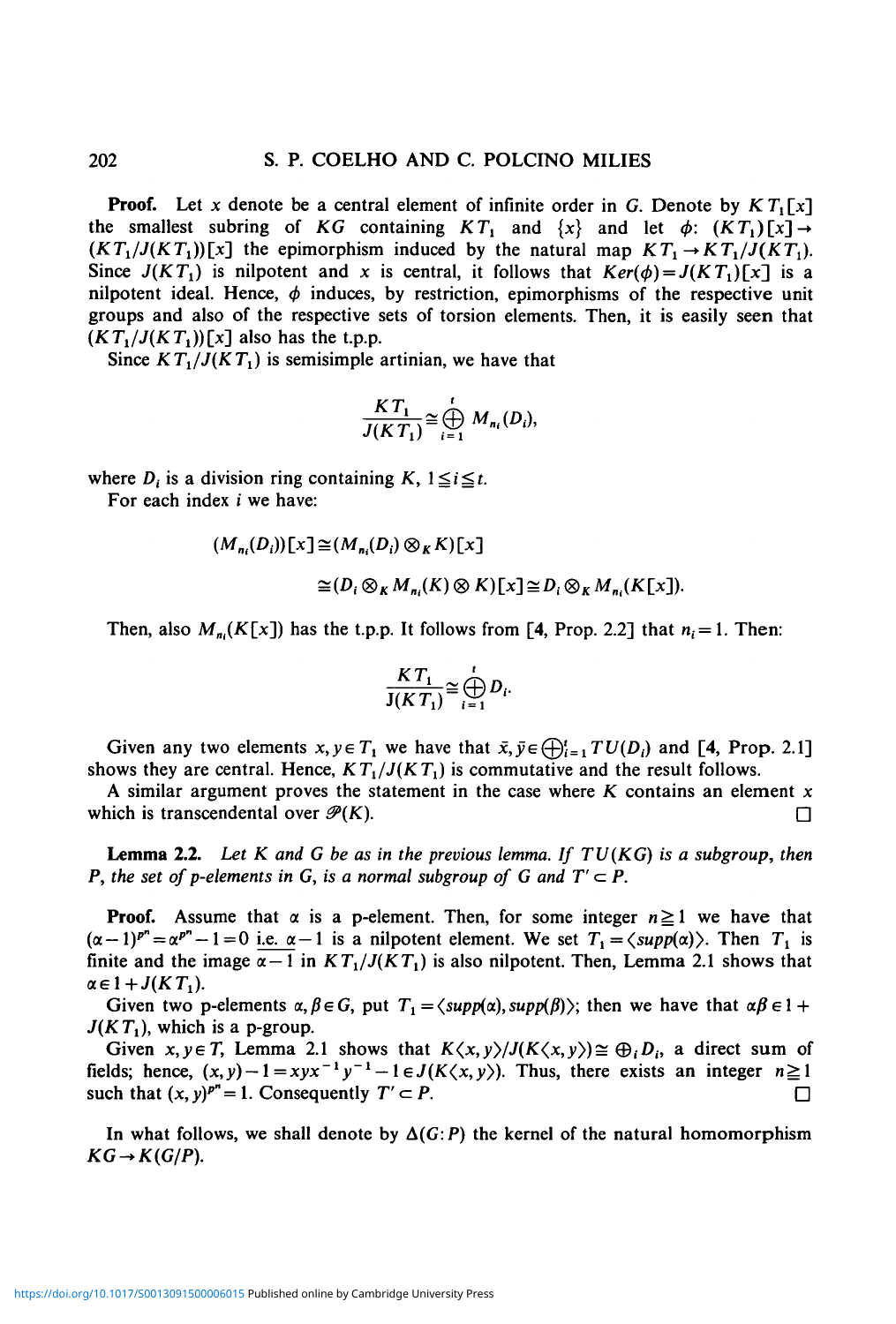**Theorem** *23. Let G be a nilpotent or FC group and let K be a field with*  $char(K) = p > 0$ . Then TU(KG) is a subgroup if and only if one of the following conditions *holds:*

*(i) G is abelian.*

(*ii*)  $G = T$  and K is algebraic over its prime field  $\mathcal{P}(K)$ .

*(iii)* The set P of p-elements in G is a subgroup,  $T' \subset P$  and if  $T/P$  is non central in  $G/P$  then  $\Omega$ , the algebraic closure of  $\mathcal{P}(K)$  in K, is finite and, for all  $x \in G$  and all  $p'$ *elements*  $a \in T$ *, we have that*  $xax^{-1}$  *is of the form*  $xax^{-1} = a^{p^r}y$ *, where*  $r \ge 0$  *and*  $y \in P$ *. Furthermore, for every such an exponent r we have that*  $[\Omega:\mathcal{P}(K)]|r$ .

**Proof.** Assume that *TU(KG)* is a subgroup, that *G* is not abelian and that either  $G \neq T$  or *K* is not algebraic over  $\mathcal{P}(K)$ . From Lemma 2.2 we see that *P* is a subgroup and that  $T' \subset P$ .

Since  $\Delta(G;P)$  is a locally nilpotent ideal, it follows that  $K(G/P)$  also has the t.p.p. Since  $T/P$  contains no p-elements, [7, Lemma VI.3.12] shows that if there exists a non central idempotent  $e \in K(T/P)$ , then  $U(K(G/P))$  contains a subgroup which is isomorphic to  $GL(m, K)$  with  $m>1$ . If K is not algebraic over  $\mathcal{P}(K)$  this yields a contradiction. On the other hand, if  $G \neq T$ , then [4, Theorem 4.1] shows directly that every idempotent of  $K(T/P)$  is central in  $K(G/P)$ .

In both cases, [1] shows that *(iii)* holds.

To prove sufficiency, we observe that both (i) and *(ii)* imply readily that *KG* has the t.p.p. Thus, assume that *(iii)* holds. Then, [1] shows that every idempotent of  $K(T/P)$  is central in *K(G/P)* and, as in [4, Theorem 4.4] we see that *KG* has the t.p.p. also in this case.  $\Box$ 

#### 3. **Group rings** in **characteristic 0**

Our first result holds in a slightly more general setting.

**Lemma 3.1.** *Let G be a group such that T(G) is locally finite and let K be afield of characteristic* 0. If  $TU(KG)$  is a subgroup, then  $T$  is abelian.

**Proof.** To prove our statement, we can assume that  $T$  is finite. Then, we can write  $KT \cong \bigoplus_{i=1}^r M_{n_i}(D_i)$ . Since  $M_2(Q)$  does not have the t.p.p. (see, for example [6, p. 20]), it follows immediately that  $n_i = 1$ ,  $1 \leq i \leq t$ .

Thus,  $KT \cong \bigoplus_{i=1}^{r} D_i$  contains no nilpotent elements, so [7, Theorem VI. 1.11] shows that  $T_1$  is either abelian or a Hamiltonian group. Finally, if  $T_1$  is Hamiltonian, it contains a subgroup of the form

$$
\mathcal{Q} = \langle a, b | a^4 = 1, a^2 = b^2, bab^3 = a^3 \rangle.
$$

Let p be any prime and denote by  $\mathbb{Z}_{(p)}$  the localization of Z at the prime ideal (p). It was shown in [3, Theorem 2] that  $\alpha = x + ya$  with  $x, y \in \mathbb{Z}$ ,  $p \nmid x, p \mid y$ , is a unit in  $\mathbb{Z}_{(p)}\mathscr{Q}$ ,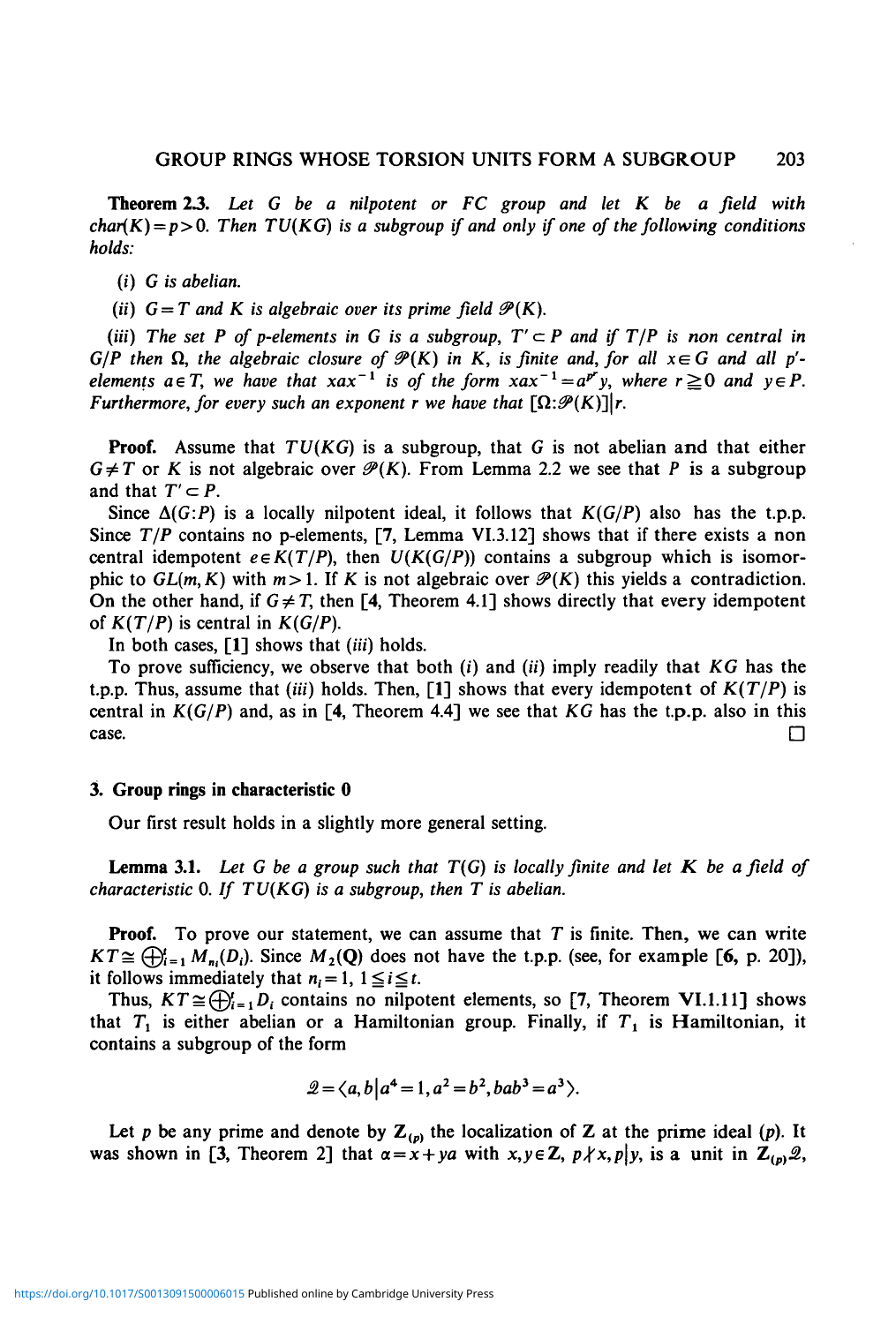and therefore in QG and that  $b(b^{-1})^{\alpha} = (b, \alpha)$  is not an element of finite order. Hence,  $T_1$ must be abelian.  $\square$ 

We can now correct [4, Theorem 5.2], which should be stated as follows.

**Theorem** 3.2. *Let G be a nilpotent or FC group and let K be afield of characteristic* 0. *Then, TV (KG) is a subgroup if and only if the following conditions hold:*

(i) *T is abelian.*

(*ii*) For each  $t \in T$  and each  $x \in G$  there exists a positive integer i such that  $xtx^{-1} = t^i$  and, *for each non central element t*  $\in$  *T*, *K contains no root of unity of order o(t).* 

**Proof.** Assume that *TU(KG)* is a subgroup. We know, from the lemma above, that *T* is abelian.

Also, every idempotent in *KT* is central in *KG,* since, if this is not the case, as before, [7, Lemma VI.3.12] shows that  $U(KG)$  contains a copy of  $GL(m, K)$ , with  $m>1$ . This yields a contradiction, because  $M_2(Q)$  does not have the t.p.p.

Now, [2] shows that, for each  $t \in T$  and each  $x \in G$  we have that  $xtx^{-1} = t^i$ , as stated, and that for every non central element  $t \in T$ , K contains no root of unity of order  $o(t)$ .

To prove sufficiency, notice that we may suppose that  $G$  is finitely generated and, therefore, that T is finite. Thus  $KT = \bigoplus_{i=1}^{n} K_{i}$ , a direct sum of fields. Let S be a transversal of *T* in *G*. Then, we know from [7, Lemma VI.3.22] that every unit  $u \in KG$ can be written in the form  $u = \sum_i f_i g_i$ , where  $0 \neq f_i \in K_i$ ,  $g_i \in S$ ,  $1 \leq i \leq t$ .

Since [2] show that the conditions in the statement of our theorem imply that every idempotent of KT is central in KG, we have that  $g_i f_i = f_i' g_i$ , for some  $f_i' \in K$ ,  $1 \leq i \leq t$ . Hence:

$$
u^m=\sum_{i=1}^l\bar{f}_ig_i^m,
$$

where  $\overline{f}_i \in K_i$ ,  $1 \leq i \leq t$ . Thus,  $u \in TU(KG)$  if and only if there exists an integer *m* such that  $g_i^m = 1$ ,  $1 \le i \le t$ , i.e. if and only if  $u \in U(KT)$ . Since T is abelian, it follows easily that *KG* has the t.p.p.  $\Box$ 

#### REFERENCES

1. S. P. COELHO, A note on central idempotents in group rings, *Proc. Edinburgh Math. Soc.* 30 (1987), 69-72.

2. S. P. COELHO and C. POLCINO MILIES, A note on central idempotents in group rings II, *Proc. Edinburgh Math. Soc.* 31 (1988), 211-215.

3. M. M. PARMENTER and C. POLCINO MILIES, Group rings whose torsion units form a nilpotent or FC group, *Proc. Amer. Math. Soc.* 68 (1978), 247-248.

4. C. POLCINO MILIES, Group rings whose torsion units form a subgroup II, *Comm. Algebra* 9 (1981), 699-712.